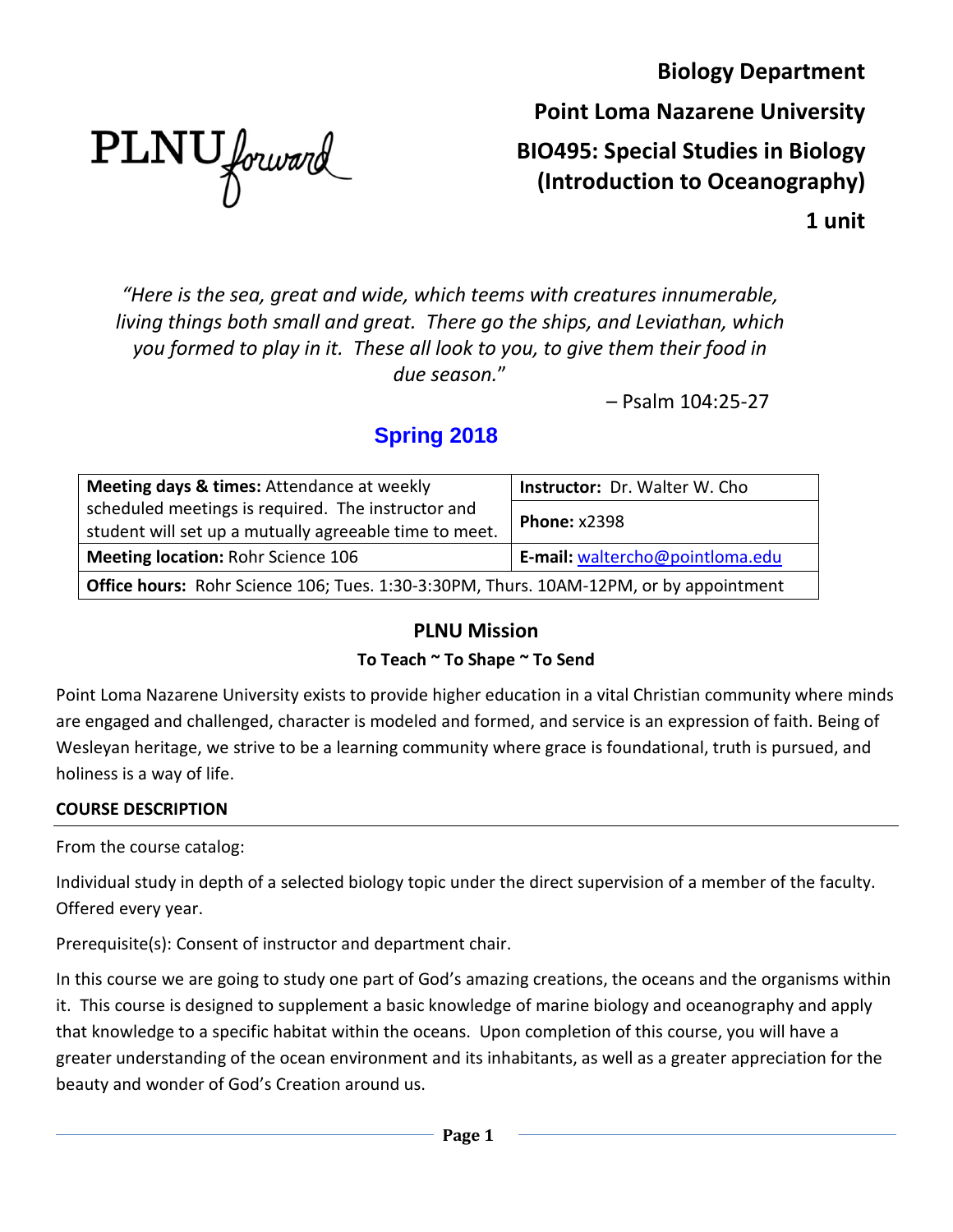#### **COURSE LEARNING OUTCOMES**

Students will be able to:

- Apply the basic principles of Oceanography and Marine Biology to analyze the biology, ecology and conservation of organisms and communities found in coral reef ecosystems.
- Analyze, discuss, and summarize papers from the current peer-reviewed literature on coral reef ecosystems and related issues.

#### **COURSE SCHEDULE AND ASSIGNMENTS**

| <b>WEEK</b>    | <b>CLASS CONTENT OR ASSIGNMENT</b>                      |
|----------------|---------------------------------------------------------|
| 1              | Meet with Dr. Cho to discuss goals of Independent Study |
| $\overline{2}$ | A reef in time, Ch. 1, 2                                |
| 3              | A reef in time, Ch. 3, 4                                |
| 4              | A reef in time, Ch. 5, 6                                |
| 5              | A reef in time, Ch. 7, 8                                |
| 6              | A reef in time, Ch. 9, 10                               |
| 7              | A reef in time, Ch. 11, 12                              |
| 8              | A reef in time, Ch. 13, 14                              |
| 9              | A reef in time, Ch. 15, 16                              |
| 10             | Journal Article 1                                       |
| 11             | Journal Article 1                                       |
| 12             | Journal Article 2                                       |
| 13             | Journal Article 2                                       |
| 14             | <b>Journal Article 3</b>                                |
| 15             | Journal Article 3                                       |
|                |                                                         |

#### **REQUIRED TEXTS AND RECOMMENDED STUDY RESOURCES**

- 1. Veron, J. E. N. (2008). *A reef in time: The Great Barrier Reef from beginning to end.* Cambridge, Mass: Belknap Press of Harvard University Press.
- 2. Additional reading and articles as assigned for discussions.

#### **ASSESSMENT AND GRADING**

| Assignment distribution by points:                                                                                                                                                                                             | Grade scale:                                                                                                                                                                               |
|--------------------------------------------------------------------------------------------------------------------------------------------------------------------------------------------------------------------------------|--------------------------------------------------------------------------------------------------------------------------------------------------------------------------------------------|
| Attendance and participation<br>$\bullet$<br>in weekly meetings<br>25 pts<br>8 summaries from A reef in time<br>80 pts<br>$\bullet$<br>3 article analyses of Journal Articles 45 pts<br>$\bullet$<br>Total points<br>$150$ pts | $A = 93 - 100$<br>$C = 73 - 77$<br>$A = 92 - 90$<br>$C = 70-72$<br>$B+=88-89$<br>$D+=68-69$<br>$B = 83 - 87$<br>$D=63-67$<br>$B = 80 - 82$<br>$D = 60 - 62$<br>$C+=78-79$<br>$F = 00 - 59$ |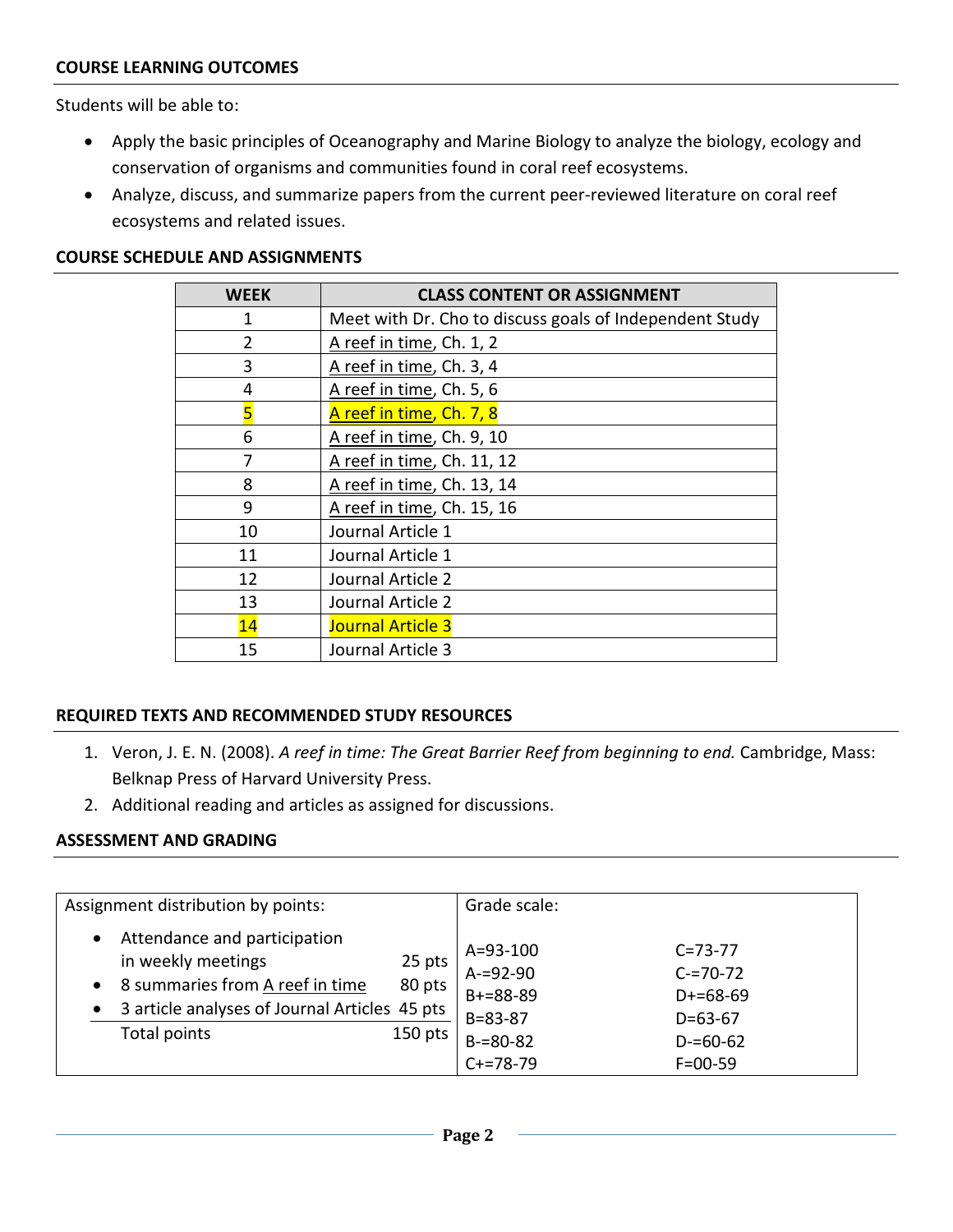#### **FORMAT OF COURSE**

We will have an introductory meeting to go over the course format and discuss any details or modifications to make the course the most valuable independent learning experience possible.

Meetings 1-9 will be used to go through A reef in time reading, approximately 2 chapters a week. The student will write 8 summaries of the weekly readings from A reef in time, due on Canvas before the weekly meeting. The summary should adhere to the following criteria:

- minimum of one page
- 1.5 spacing
- 11-12 point font, maximum 1-inch margins

Each summary will address the following questions:

1) What are the main points of the reading?

2) What insight or perspective does this information provide for the study of marine biology? After we read A reef in time, the student will read 3 journal articles selected on the basis of the weekly meetings. An optional field trip or presentation may replace one of the journal article discussions. Meetings 10-15 will be used to go through each of the journal articles. The student will complete an article analysis of each of the articles, format to be distributed later. Each analysis will address the following questions:

- 1) What are the main claims of the authors of the paper?
- 2) What specific evidence do the authors provide to support their claim?
- 3) What is the justification of how the evidence supports the authors' claims?
- 4) What methods were used in the paper?
- 5) What insight or perspective does this information provide for the study of marine biology?

#### **INCOMPLETES AND LATE ASSIGNMENTS**

All assignments are to be submitted/turned in by the beginning of the class session when they are due including assignments posted in Canvas. Incompletes will only be assigned in extremely unusual circumstances.

Regular assignments turned in late will be graded as follows: 5% reduction per day up to 3 days late; more than 3 days late = no credit.

#### **FINAL EXAMINATION POLICY**

Successful completion of this class requires taking the final examination **on its scheduled day**. The final examination schedule is posted on the [Class Schedules](http://www.pointloma.edu/experience/academics/class-schedules) site. No requests for early examinations or alternative days will be approved.

#### **PLNU COPYRIGHT POLICY**

Point Loma Nazarene University, as a non-profit educational institution, is entitled by law to use materials protected by the US Copyright Act for classroom education. Any use of those materials outside the class may violate the law.